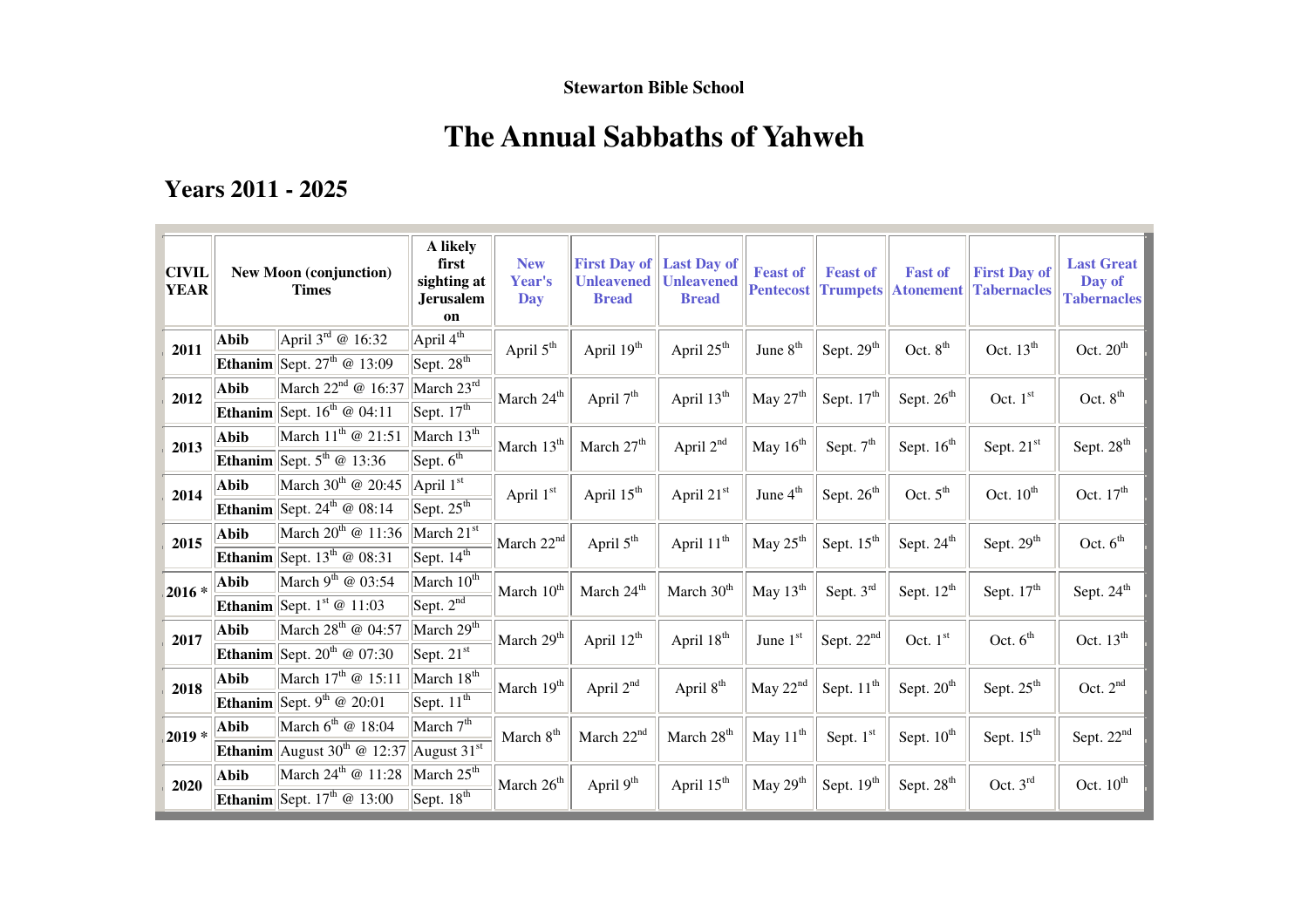| 2021    | Abib        | March $13^{th}$ @ 12:21                       | March $14th$                   | March $15th$                                    | March $29th$           | April 4 <sup>th</sup>  | May $18th$ | Sept. $8th$                                | Sept. $17th$           | Sept. $22nd$           | Sept. 29 <sup>th</sup> |
|---------|-------------|-----------------------------------------------|--------------------------------|-------------------------------------------------|------------------------|------------------------|------------|--------------------------------------------|------------------------|------------------------|------------------------|
|         |             | Ethanim Sept. $7^{\text{th}} \otimes 02:52$   | Sept. 8 <sup>th</sup>          |                                                 |                        |                        |            |                                            |                        |                        |                        |
| 2022    | Abib        | April $1^{\text{th}} \otimes 08:24$           | April $2^{nd}$                 | April $3rd$                                     | April $17th$           | April $23rd$           | June $6th$ | $\mathrm{^{11}}$ Sept. 27 <sup>th</sup> 1. | Oct. $6th$             | Oct. $11th$            | Oct. $18th$            |
|         |             | <b>Ethanim</b> Sept. $25^{\text{th}}$ @ 23:54 | Sept. $27th$                   |                                                 |                        |                        |            |                                            |                        |                        |                        |
| 2023    | Abib        | March $21st$ @ 19:23                          | $\vert$ March 23 <sup>rd</sup> | $\left \right $ March $23^{\text{rd}}\right _1$ | April $6th$            | April $12^{\text{th}}$ | May $26th$ | Sept. $16th$                               | Sept. $25^{\text{th}}$ | Sept. $30th$           | Oct. $7th$             |
|         |             | <b>Ethanim</b> Sept. $15^{th}$ @ 03:40        | Sept. $16th$                   |                                                 |                        |                        |            |                                            |                        |                        |                        |
| $2024*$ | <b>Abib</b> | March $10^{th}$ @ $11:00$                     | $\vert$ March 11 <sup>th</sup> | $ \text{March } 12^{\text{th}} $                | March $26th$           | April 1st              | May $15th$ | Sept. 4 <sup>th</sup>                      | Sept. $13^{\text{th}}$ | Sept. 18 <sup>th</sup> | Sept. 25 <sup>th</sup> |
|         |             | <b>Ethanim</b> Sept. $3^{rd}$ @ 03:55         | Sept. $4^{\text{th}}$          |                                                 |                        |                        |            |                                            |                        |                        |                        |
| 2025    | Abib        | March $29^{\text{th}}$ @ 12:58                | $\vert$ March 30 <sup>th</sup> | March 31 <sup>st</sup>                          | April 14 <sup>th</sup> | April 20 <sup>th</sup> | June $3rd$ | $\vert$ Sept. 23 $^{\text{rd}}$            | Oct. $2^{nd}$          | Oct. $7th$             | Oct. $14th$            |
|         |             | <b>Ethanim</b> Sept. $21^{st}$ @ 21:54        | Sept. $23rd$                   |                                                 |                        |                        |            |                                            |                        |                        |                        |

Conjunction times are reproduced from data supplied by the U.S. Naval Observatory

**NOTE:** An asterisk **(\*)** beside the years 2016, 2019 & 2024 in the chart above, means, the sacred calendar year will start one month earlier than in the popular Jewish calendar. See below for **Alternative Dates.**

# **Why the Difference?**

#### **1. ANSWER**

 The answer is because Stewarton Bible School (SBS) starts the year with the new moon nearest the true Spring equinox (20th March.) Several Questions concerning the sacred calendar are answered in **Part Two** of the SBS booklet entitled **The Sacred Calendar of the God of Israel.**Please study those answers before submitting further questions.

### **2. FIRST SIGHTINGS OF THE NEW MOON**

As stated in the Calendar booklet concerning **First Visibility:**

 **It is not possible to infallibly predict the exact date and time of the first sighting of a new moon.** Greenwich Observatory in England confirms this fact. Therefore when setting up a calendar **in advance**, it is necessary to proceed using all the known facts at one's disposal; facts such as

- Conjunction times in Jerusalem Standard Time (JST).
- New moon-rise & new moon-set times in JST.
- Full moon times in JST.

Besides these there are other factors which must be considered. They are: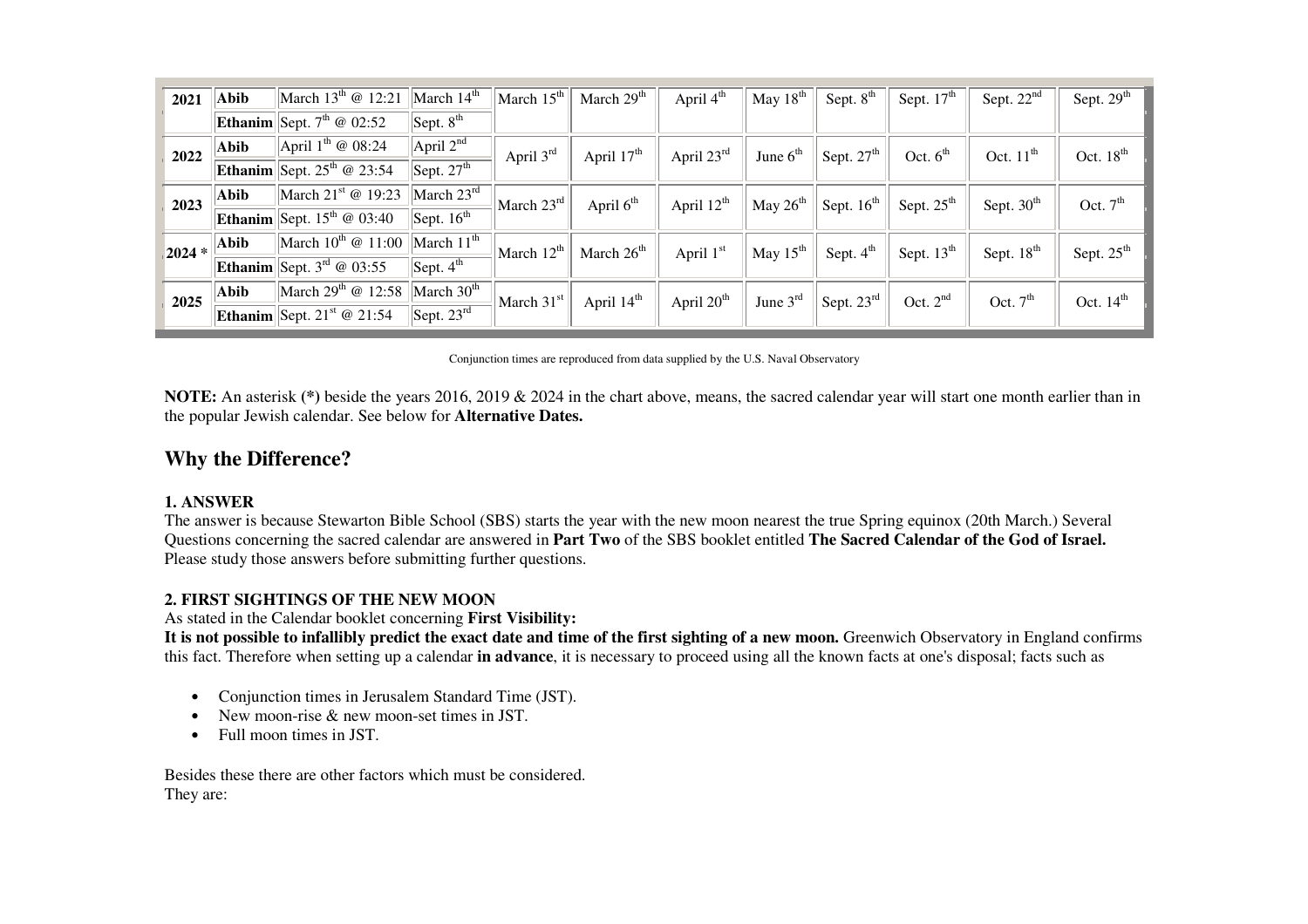- • **First Sightings of the New Moon:** The earliest recorded time a new moon has been seen with the naked eye after a **conjunction** (the astronomical new moon) is just under **15 hours**. Normally first sightings occur anytime between **15** and **48 hours after a conjunction.** This has led us to follow the *'General Guideline'* **of allowing a minimum of 24 hours after a conjunction for the new born crescent to become visible.** If a month is begun on the day of the **conjunction,** as is the case in some 40% of months in the Jewish calendar, then the month will be started **a day early!**
- Morning Sightings: A new moon may be looked for in the evening of the 29<sup>th</sup> day of each month OR on the morning of the 30<sup>th</sup> day. This •was the practice of the ancient **Sanhedrin.**If on the **morning** of the 30<sup>th</sup> day the new moon was seen, then the day was reckoned as the 1<sup>st</sup> of the new month and not the 30<sup>th</sup> of old. If **morning sightings** are not undertaken, then it is possible that some months could be started a **day late!**
- **Full Moon:** Another point to be considered when setting the start date of a month in advance is the time when the **full moon** will occur**.** In the two festival months of **Abib** (Nisan) and **Ethanim** (Tishri) it is important to ensure that the start of the 15th day occurs as near as possible to the **full moon.** This will ensure that the First Day of Unleavened Bread and the Feast of Tabernacles (occurring as they do on the 15<sup>th</sup> days) will be observed at the *'fullness of time,'* that is when the moon is full. If these festival months are begun too late because a morning sighting was not undertaken, then these two feasts will be observed **a day late!**

#### **3. THE YEARS 2016, 2019 & 2024**

 You will notice from the chart above that in these years Stewarton Bible School has started the year a month **before** the popular Jewish calendar. The reason is that we have selected the new moon **nearest the true equinox (20th March) to begin Abib** (Nisan). In year 2016 this conjunction occurs on 9<sup>th</sup> March at 03:54 hours (Jerusalem Time) and the new moon is expected to be seen on the morning of 10<sup>th</sup>, thus making 10<sup>th</sup> March the  $1<sup>st</sup>$  Abib.

#### **4. SIGNS IN THE SKY**

 Many believers become polarised about the matter of keeping the correct Feast days. It is, of course, vitally important; and that is why Stewarton Bible School make such an effort to get it right. But let no one forget that the **GREAT FEASTS** (**the** *realities to which all the current feasts point*) will be miraculously highlighted by *signs in the sun, moon and stars!* We will not then be dependant upon computer printout, or the knowledge and skill of leaders feverishly arguing amongst themselves as to who is correct.

**In the near future there shall be SIGNS IN THE SKY which will clearly mark out the correct feasts, sacred seasons or Sabbatical Year just as they did when the Saviour hung on the cross.** On that occasion the sun went out for **over three hours**. That was no eclipse by any means; for an eclipse only lasts a few minutes.

#### Matt.27: 45 *Now from the sixth hour there was darkness over all the land unto the ninth hour.*

When the Saviour died on that memorable day, even the Roman soldier confessed: *"Truly this man was the Son of God."*

It will be the same in the near future; the promised *signs in the sun, moon and stars* will mark out the sacred times for all to see. **Look out for these celestial signs at the Feasts!**

Mark 13 *23: But take ye heed: behold, I have foretold you all things.* 

*24: But in those days, after that tribulation, the sun shall be darkened, and the moon shall not give her light,*

*25: And the stars of heaven shall fall, and the powers that are in heaven shall be shaken.*